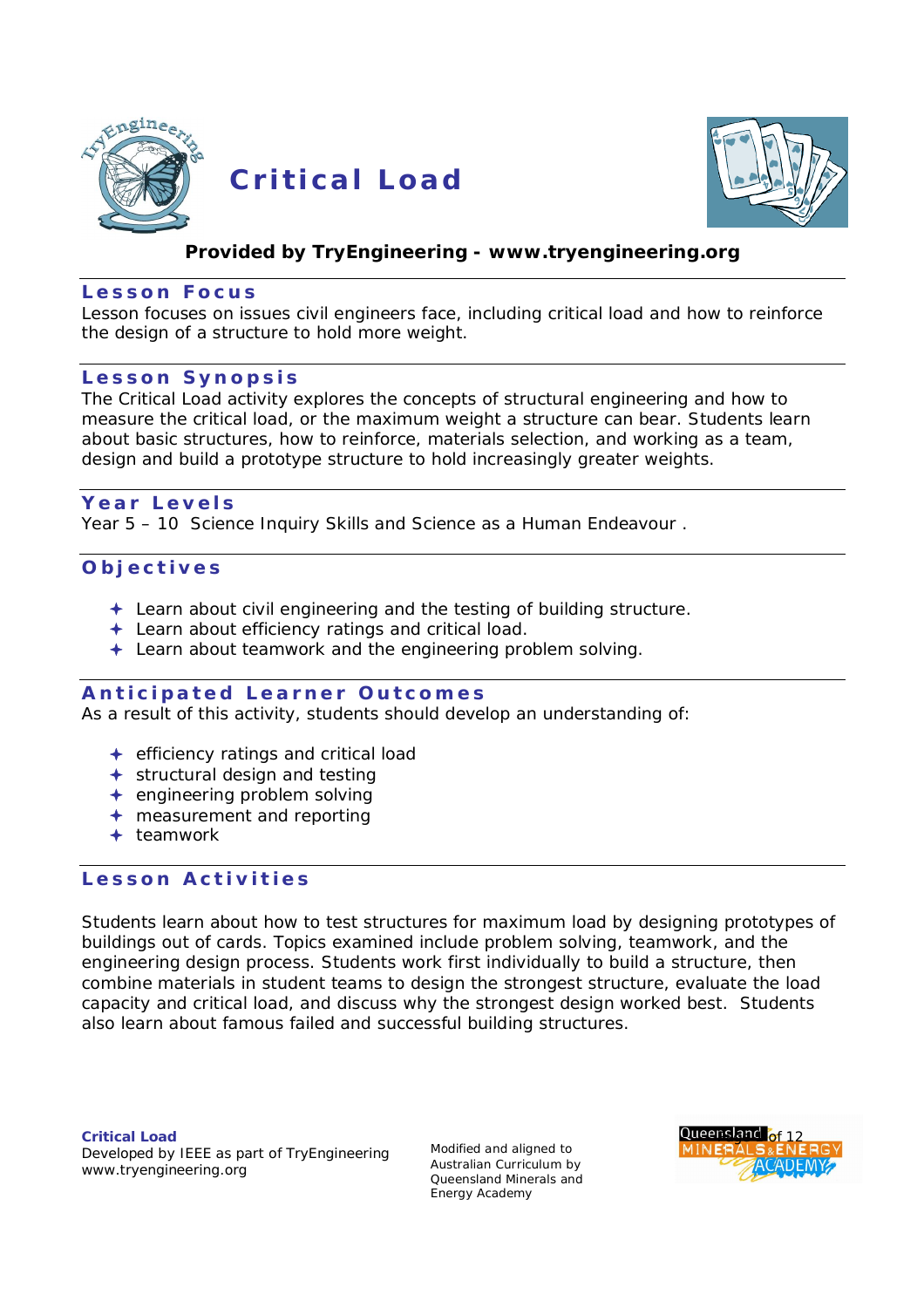# **R e s o u r c e s / M a t e r i a l s**

- ← Teacher Resource Documents (attached)
- Student Resource Sheet (attached)
- Student Worksheet (attached)

# **Alignment to Curriculum Frameworks**

See attached curriculum alignment sheet.

### **Internet Connections**

- TryEngineering ([www.tryengineering.org\)](http://www.tryengineering.org))
- Bryan Burg Cardstacker ([www.cardstacker.com/index2.html\)](http://www.cardstacker.com/index2.html))
- Great Structures of the World [\(http://greatstructures.info\)](http://greatstructures.info))
- Curriculum links [\(www.acara.edu.au\)](http://www.acara.edu.au))

### **R e c o m m e n d e d R e a d i n g**

- Stacking the Deck : Secrets of the World's Master Card Architect by Bryan Berg (ISBN: 0743232879)
- Why Buildings Stand Up: The Strength of Architecture by Mario Salvadori (ISBN: 0393306763)
- Why Buildings Fall Down: How Structures Fail Architecture by Mario Salvadori (ISBN: 039331152X)

# **Optional Writing Activities**

 Write an essay or a paragraph describing a recognizable building in your town. Include the history, interesting challenges to the building's engineering, and challenges that the engineers faced in design and construction.

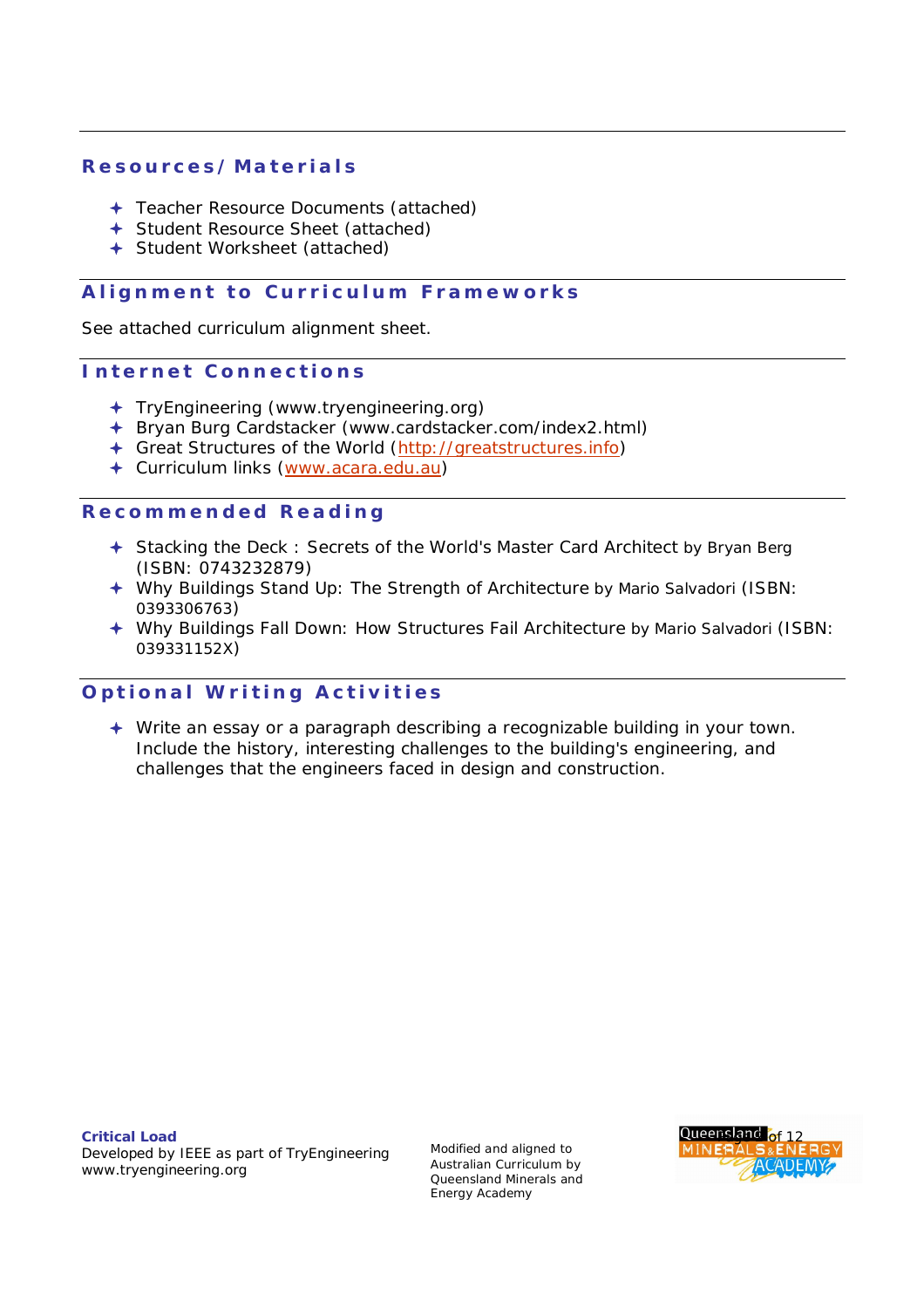# **C r i t i c a l Loa d**

# **For Teachers: T e a c h e r R e s o u r c e s**

### **Lesson Goal**

Explores the concepts of structural engineering and how to measure the critical load, or the weight at which a structure will fail. Students learn about basic structures, how to reinforce, materials selection, and working as a team, design and build a prototype structure to hold the greatest weight.

### **Lesson Objectives**

- Students learn about civil engineering and the testing of building structures.
- Students learn about critical load.
- Students learn about teamwork and engineering problem solving.

# **Materials**

- Student Resource Sheets
- Student Worksheets
- One set of materials for each student team:
	- o twelve unused playing cards
	- o one roll of scotch tape
	- o 4 coins
- Testing materials:
	- o Base of empty square based two litre cardboard juice container
	- o Objects to build weight of base from  $2 4.5$  kg (coins, marbles, sand)

# ◆ Procedure

- 1. Show students the student reference sheet. These may be read in class or provided as reading material for the prior night's homework.
- 2. Provide each student team with materials and ask them to devise a structure that will hold the most weight. They are to plan out their structure, and build a prototype for testing. Allow 10 minutes for planning and execution.
- 3. Instructor places weights on each team's prototype increasing the weight until the structure fails. Students chart the maximum load each prototype successfully held (the amount just prior to failure)
- 4. Each student group presents their vision for their design, and explains why they think their design did well or failed. Ask students how would they adjust the design if they could do it again?

#### ◆ Time Needed

One to two 45 minute sessions.

#### **Critical Load**

Developed by IEEE as part of TryEngineering [www.tryengineering.org](http://www.tryengineering.org)





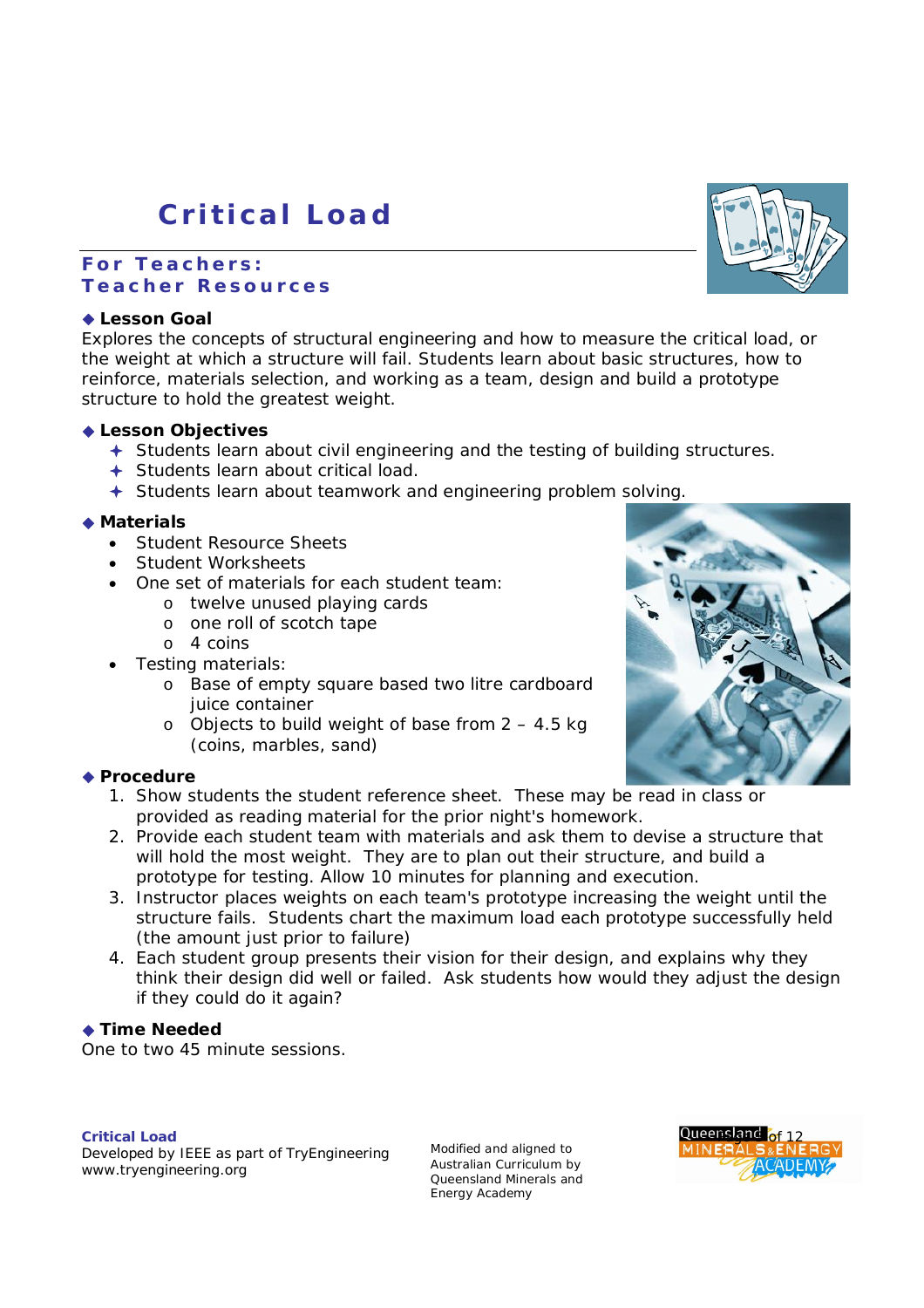# **C r i t i c a l Loa d**

# Student Resource: Civil Engineering Challenges

# **What Civil Engineers Do**

Civil engineers are problem solvers, meeting the challenges of pollution, traffic congestion, drinking water and energy needs, urban redevelopment, and community planning. This activity focuses on the work of structural engineers who face the challenge of designing structures that support their own weight and the loads they carry, and that resist wind, temperature, earthquake, and many other forces.

# **Famous Building Failures**

The John Hancock Tower in Boston, Massachusetts is said to have been "known more for its early engineering flaws than for its architectural achievement." Wind-induced swaying was so large, it was said to cause motion sickness for people on the upper-floors. This problem was solved by adding a pair of

300-ton dampers on the 58th floor. Another unrelated but serious problem was that 65 of its 10,344 floor-to-ceiling plate-glass windowpanes fell out of the building to the ground during construction -- luckily no injuries resulted to either workers or passersby! Another example is a library built at Syracuse University in the late 1970's was built without having taken into consideration the weight of the books!

# **Famous Structures**

- The Stratosphere Tower in Las Vegas, Nevada, is the tallest free-standing tower (350 metres) in the United States, rising taller than Paris' Eiffel Tower, and the Tokyo Tower.
- The world's tallest bridge is in France and spans the Tarn valley. It is 2460m long and is supported by seven piers ranging from 77m to 244m in height.
- The Petronas Twin Towers in Kuala Lumpur, Malaysia, are the tallest office buildings in the world. They soar 451.9 metres from street level.
- The CN Tower in Toronto, Ontario, Canada has the title of "World's Tallest Building and Free-Standing Structure." It is 553.33m tall.
- Canada also has the world's largest shopping and entertainment complex -- the West Edmonton Mall in Edmonton, Alberta. It spans 49 hectares (121 acres) an houses over 800 stores!

# **Efficiency Ratings and Critical Load**

The efficiency rating measures the weight that will cause a structure to fail divided by the weight of the structure itself. The most efficient structures are strong and lightweight - a difficult combination to achieve. For example, roofers in areas which experience heavy snows must factor in the weight of a massive snowstorm into designing the strength of the roof. The weight at which a building or structure fails is called the "critical load."

# **Critical Load**

Developed by IEEE as part of TryEngineering [www.tryengineering.org](http://www.tryengineering.org)





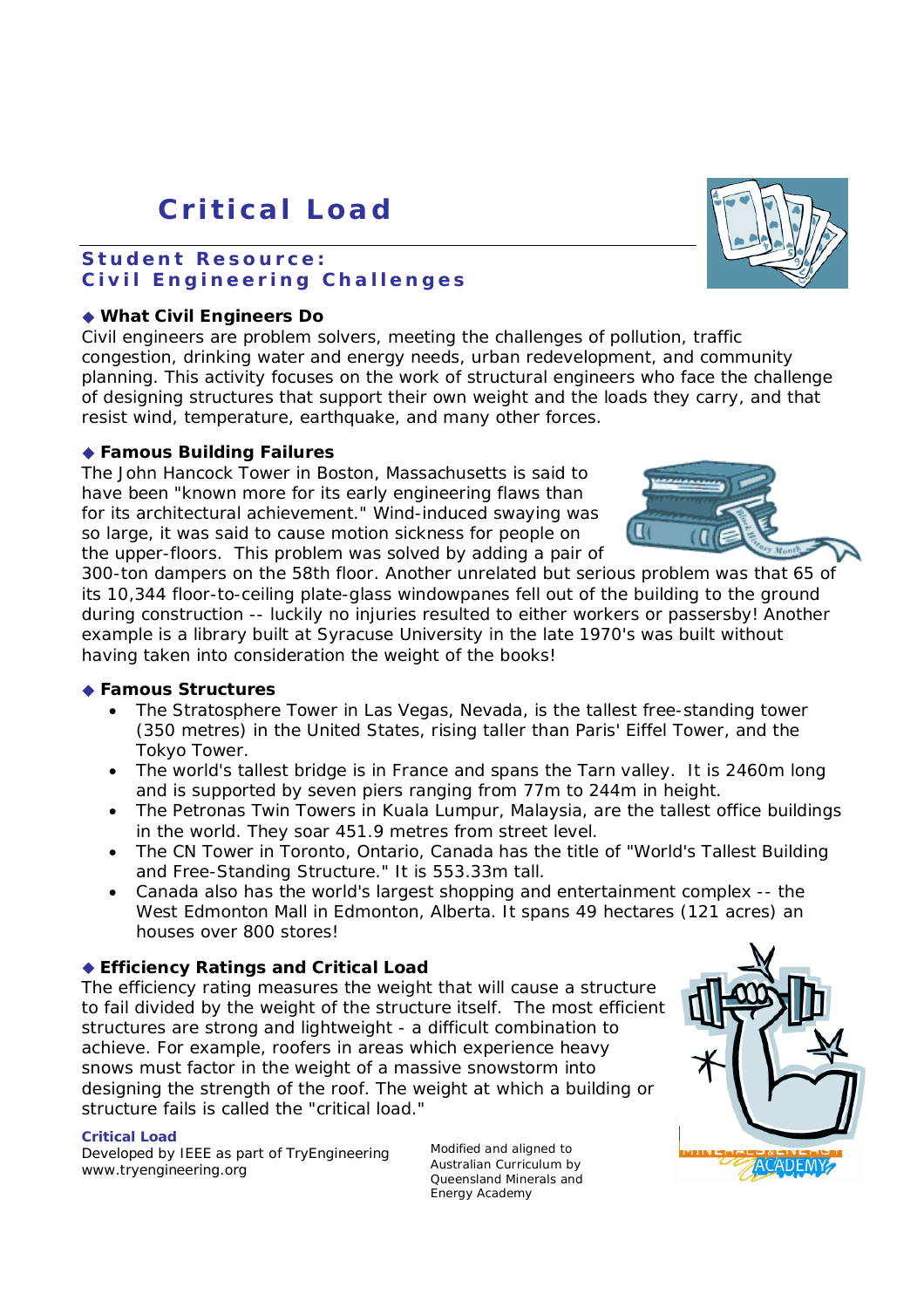# **C r i t i c a l Loa d**

# Student Worksheet: **Measuring Critical Load - Page One**

# **Step One:**

You have been provided with four playing cards, some sticky tape, and scissors. As a team, and without altering (cutting for example) the cards, devise a structure that you think will hold up a 2.0L container without collapsing.

### **Question:**

1. What is your team's strategy or plan for construction?

### **Prediction:**

1. Predict the "critical load" of your structure as you have designed it.

#### **Step Two:**

As a team, build your structure (prototype) for testing.

#### **Step Three:**

Your instructor will test your structure, and determine at what weight your team's structure will fail by adding measurable weights (coins, sand, other materials) until it collapses. This is your structure's "critical load."

# **Questions:**

1. What was your structure's "critical load?"

#### **Critical Load** Developed by IEEE as part of TryEngineering [www.tryengineering.org](http://www.tryengineering.org)





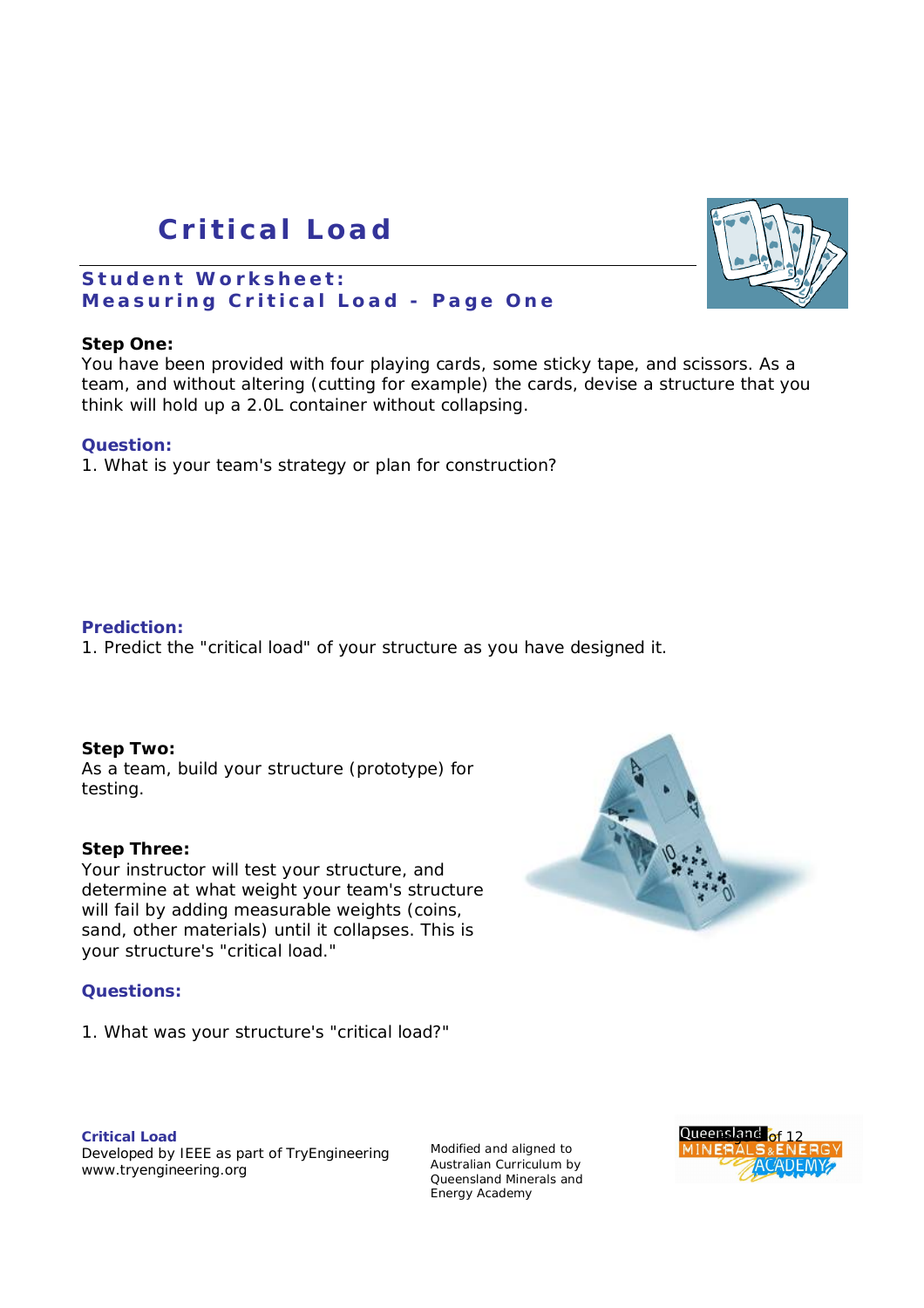2. How close were you to your prediction from Step One?

# **C r i t i c a l Loa d**

Student Worksheet: **Measuring Critical Load - Page Two** 

3. What aspects of your design do you think helped its ability to hold more weight?

4. What aspects of your design do you think hindered its ability to hold more weight?

5. What was the highest critical load in your classroom?

6. What was the difference in the winner's design and yours? Or…if your team had the winning structure, what do you think set your structure apart from the rest?

7. If you could do your design all over….what would you change, and why?

8. What human factors do you think a civil/structural engineer needs to take into consideration when planning an office building? (examples are the weight of people and furnishings, need for water, fresh air, escape routes)

**Critical Load Page 6 of 12 of 12 of 12 of 12 of 12 of 12 of 12 of 12 of 12 of 12 of 12 of 12 of 12 of 12 of 12 of 12 of 12 of 12 of 12 of 12 of 12 of 12 of 12 of 12 of 12 of 12 of 12 of 12 of 12 of 12 of 12 of 12 of 12** Developed by IEEE as part of TryEngineering [www.tryengineering.org](http://www.tryengineering.org)

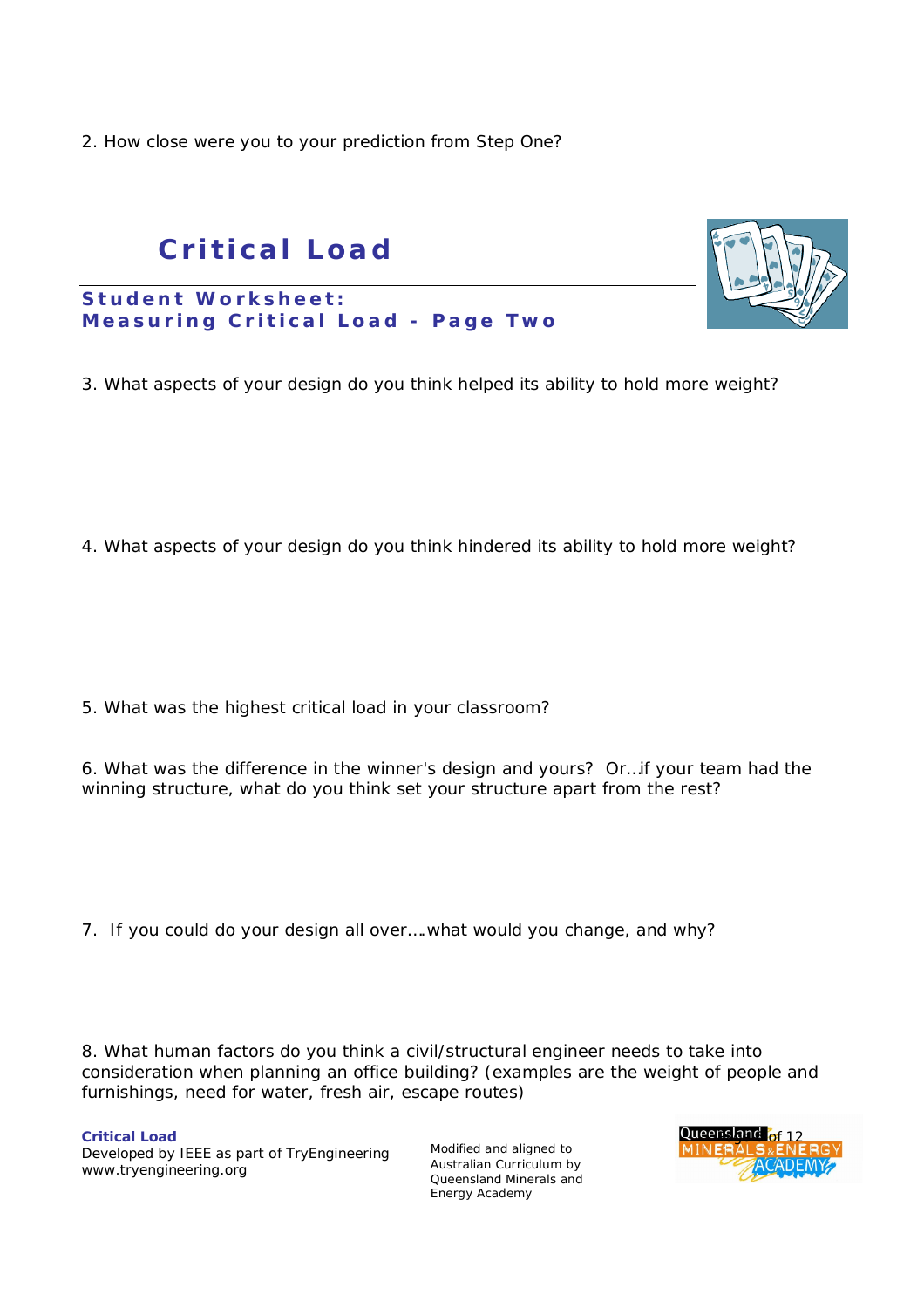# **C r i t i ca l L oad**

# For Teachers: **Alignment to Curriculum Frameworks**

# **Science Inquiry Skills**

# **Year 5**

With guidance, select appropriate investigation methods to answer questions or solve problems (**ACSIS086**)

Use equipment and materials safely, identifying potential risks (**ACSIS088**)

Suggest improvements to the methods used to investigate a question or solve a problem (**ACSIS091**)

# **Year 6**

With guidance, select appropriate investigation methods to answer questions or solve problems. (**ACSIS103**)

Use equipment and materials safely, identifying potential risks (**ACSIS105**)

Suggest improvements to the methods used to investigate a question or solve a problem (**ACSIS108**)

# **Year 7**

Collaboratively and individually plan and conduct a range of investigation types including fieldwork and experiments, ensuring safety and ethical guidelines are followed (**ACSIS125**)

In fair tests, measure and control variables, and select equipment to collect data with accuracy appropriate to the task **(ACSIS126)**

Reflect on the method used to investigate a question or solve a problem, including evaluating the quality of data collected, and identify improvements to the method **(ACSIS131)**

# **Year 8**

Collaboratively and individually plan and conduct a range of investigation types including fieldwork and experiments, ensuring safety and ethical guidelines are followed (**ACSIS140**)

Developed by IEEE as part of TryEngineering [www.tryengineering.org](http://www.tryengineering.org)



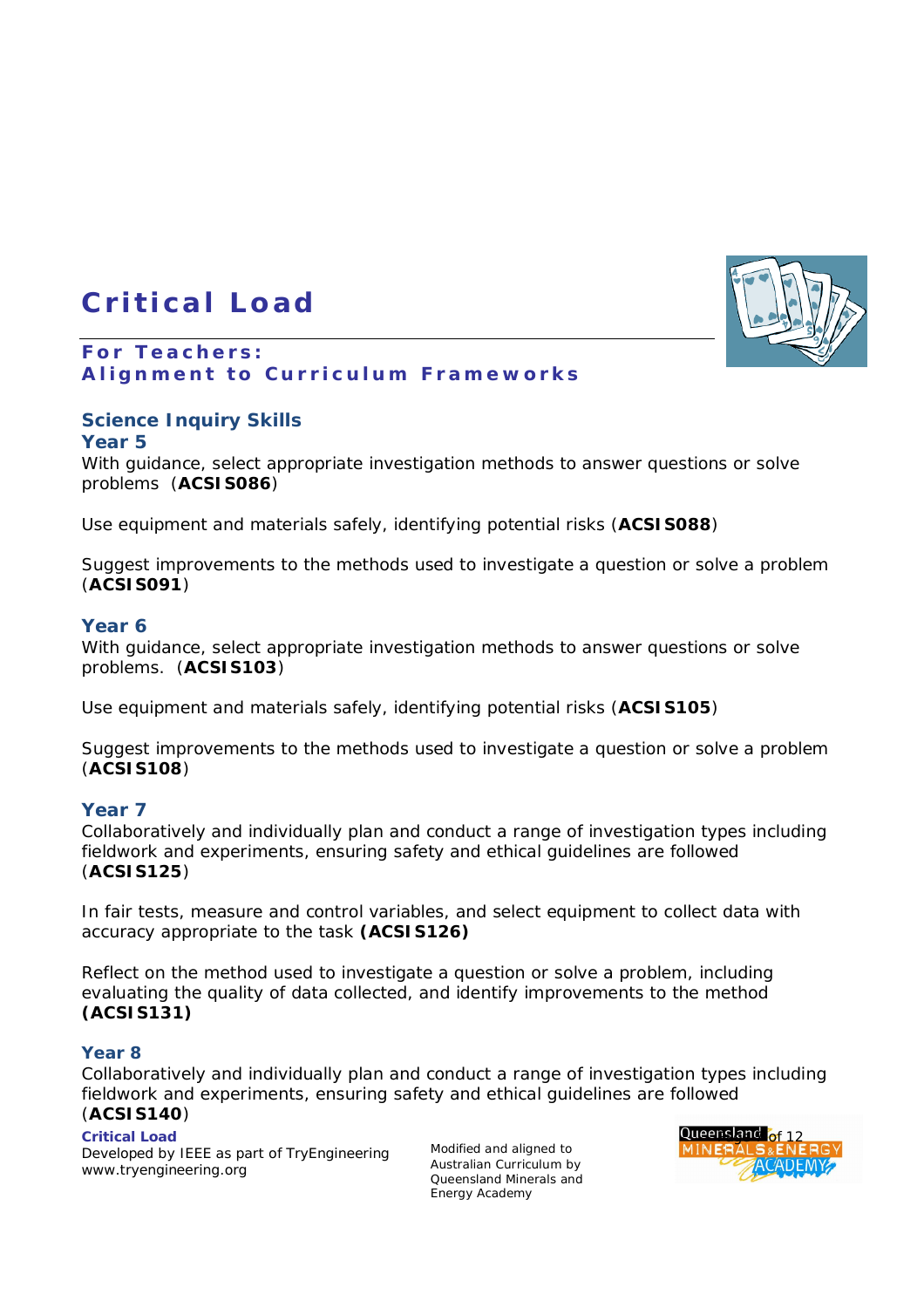In fair tests, measure and control variables, and select equipment to collect data with accuracy appropriate to the task **(ACSIS141)**

Reflect on the method used to investigate a question or solve a problem, including evaluating the quality of data collected, and identify improvements to the method **(ACSIS146)**

### **Year 9**

Plan, select and use appropriate investigation methods, including fieldwork and laboratory experimentation, to collect reliable data; assess risk and address ethical issues associated with these methods **(ACSIS165)**

Select and use appropriate equipment, including digital technologies, to systematically and accurately collect and record data **(ACSIS166)**

Evaluate conclusions, including identifying sources of uncertainty and possible alternative explanations, and describe specific ways to improve the quality of the data **(ACSIS171)**

#### **Year 10**

Plan, select and use appropriate investigation methods, including fieldwork and laboratory experimentation, to collect reliable data; assess risk and address ethical issues associated with these methods **(ACSIS199)**

Select and use appropriate equipment, including digital technologies, to systematically and accurately collect and record data **(ACSIS200)**

Evaluate conclusions, including identifying sources of uncertainty and possible alternative explanations, and describe specific ways to improve the quality of the data **(ACSIS205)**

### **Science as a Human Endeavour**

#### **Year 5**

Science involves testing predictions by gathering data and using evidence to develop explanations of events and phenomena **(ACSHE081)**

Scientific understandings, discoveries and inventions are used to solve problems and directly affect people's lives **(ACSHE083)**

#### **Year 6**

Science involves testing predictions by gathering data and using evidence to develop explanations of events and phenomena **(ACSHE098)**

Scientific understandings, discoveries and inventions are used to solve problems and directly affect people's lives **(ACSHE100)**

Developed by IEEE as part of TryEngineering [www.tryengineering.org](http://www.tryengineering.org)

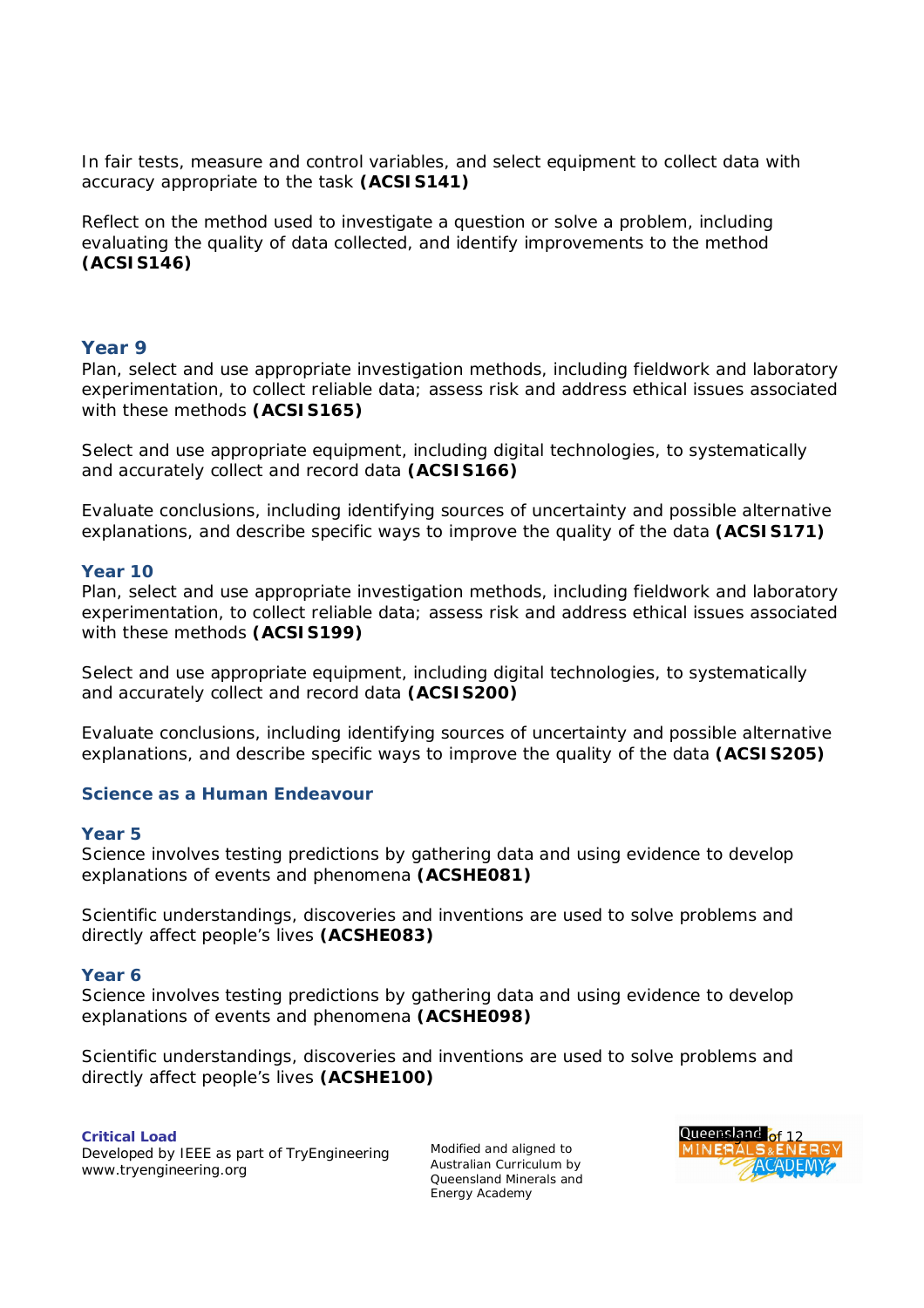# **Year 7**

Science knowledge can develop through collaboration and connecting ideas across the disciplines of science **(ACSHE223)**

People use understanding and skills from across the disciplines of science in their occupations **(ACSHE224)**

# **Year 8**

Science knowledge can develop through collaboration and connecting ideas across the disciplines of science **(ACSHE226)**

People use understanding and skills from across the disciplines of science in their occupations **(ACSHE227)**

### **Year 9**

Advances in scientific understanding often rely on developments in technology and technological advances are often linked to scientific discoveries **(ACSHE158)**

Advances in science and emerging sciences and technologies can significantly affect people's lives, including generating new career opportunities **(ACSHE161)**

### **Year 10**

Advances in scientific understanding often rely on developments in technology and technological advances are often linked to scientific discoveries **(ACSHE192)**

Advances in science and emerging sciences and technologies can significantly affect people's lives, including generating new career opportunities **(ACSHE195)**

| <b>Mathematics Links with Science</b><br>Curriculum<br>(Skills used in this activity)                                                          | <b>General Capabilities</b>                                                                                                             | <b>Cross-Curriculum Priorities</b> |
|------------------------------------------------------------------------------------------------------------------------------------------------|-----------------------------------------------------------------------------------------------------------------------------------------|------------------------------------|
| Process data using simple<br>$\bullet$<br>tables<br>Data analysis skills (graphs)<br>Analysis of patterns and<br>trends<br>Use of metric units | Literacy<br>Numeracy<br>٠<br>Critical and creative thinking<br>$\bullet$<br>Personal and social capacity<br>$\bullet$<br>ICT capability | Sustainability                     |

# **Science Achievement Standards**

#### **Year 5**

By the end of Year 5, students classify substances according to their observable properties and behaviours. They explain everyday phenomena associated with the transfer of light.

Developed by IEEE as part of TryEngineering [www.tryengineering.org](http://www.tryengineering.org)

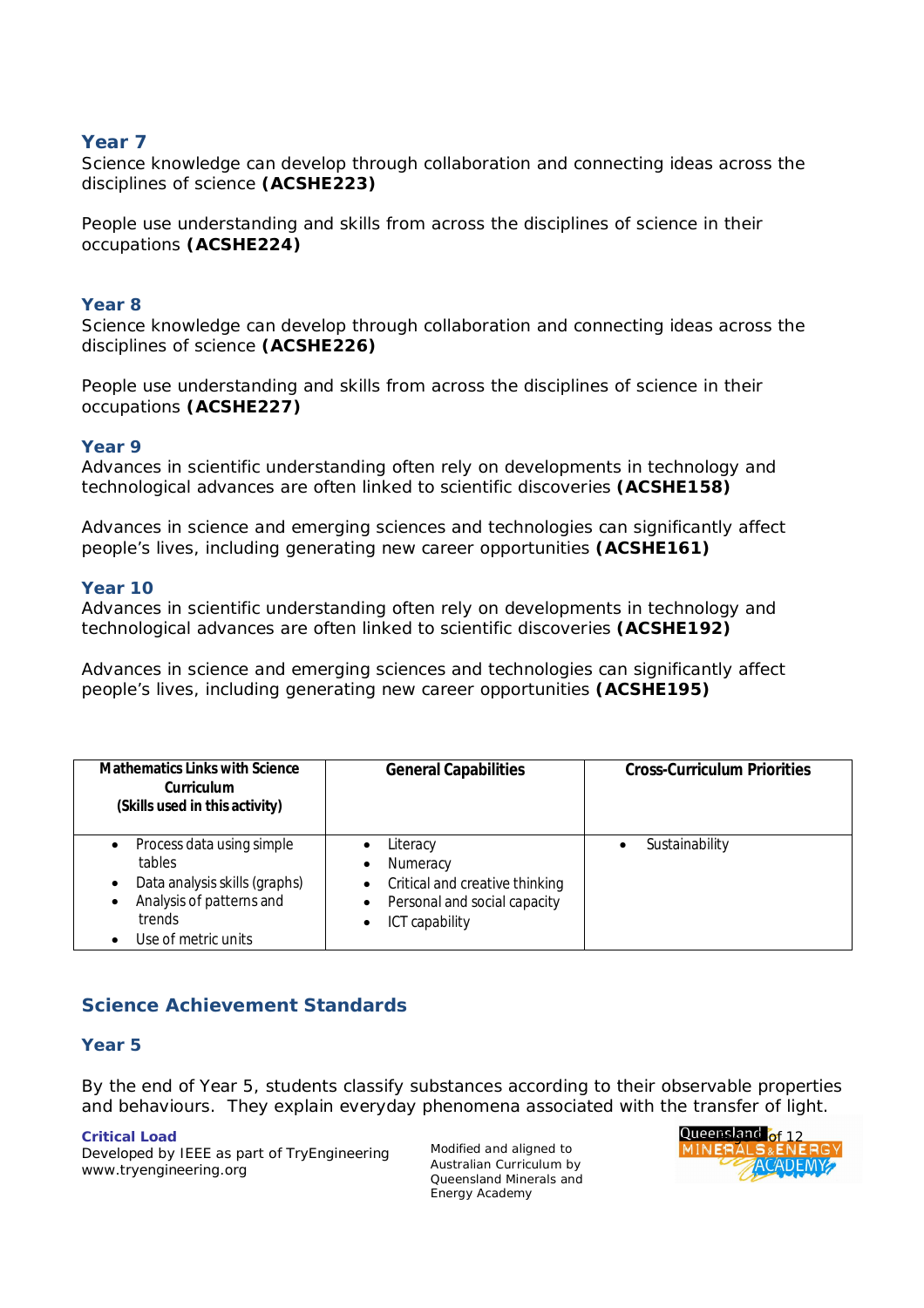They describe the key features of our solar system. They analyse how the form of living things enables them to function in their environments. Students discuss how scientific developments have affected people's lives and how science knowledge develops from many people's contributions.

*Students follow instructions to pose questions for investigation, predict what might happen when variables are changed, and plan investigation methods. They use equipment in ways that are safe and improve the accuracy of their observations*. Students construct tables and graphs to organise and identify patterns. They use patterns in their data to suggest explanations and refer to data when they report their findings. They describe ways to improve the fairness of their methods and communicate their ideas, methods and findings using a range of texts.

# **Year 6**

By the end of Year 6, students compare and classify different types of observable changes in materials. They analyse requirements for the transfer of electricity and describe how energy can be transformed from one form to another to generate electricity. They explain how natural events cause rapid changes to the Earth's surface. They decide and predict the effect of environmental changes on individual living things. Students explain how scientific knowledge is used in decision making and identify contributions to the development of science by people from a range of cultures.

*Students follow procedures to develop investigable questions and design investigations into simple cause-and-effect relationships. They identify variables to be changed and measured and describe potential safety risks when planning methods. They collect, organise and interpret their data, identifying where improvements to their methods or research could improve the data*. They describe and analyse relationships in data using graphic representations and construct multi-modal texts to communicate ideas, methods and findings.

# **Year 7**

By the end of Year 7, students describe techniques to separate pure substances from mixtures. They represent and predict the effects of unbalanced forces, including Earth's gravity, on motion. They explain how the relative positions of the Earth, sun and moon affect phenomena on Earth. They analyse how the sustainable use of resources depends on the way they are formed and cycled through Earth systems. They predict the effect of environmental changes on feeding relationships and classify and organise diverse organisms based on observable differences. Students describe situations where scientific knowledge from different science disciplines has been used to solve a real-world problem. They explain how the solution was viewed by, and impacted on, different groups in society.

Students identify questions that can be investigated scientifically. *They plan fair experimental methods, identify variables to be changed and measured. They select equipment that improves fairness and accuracy and describe how they considered safety. Students draw on evidence to support their conclusions*. They summarise data from different sources, describe trends and refer to the quality of

Developed by IEEE as part of TryEngineering [www.tryengineering.org](http://www.tryengineering.org)

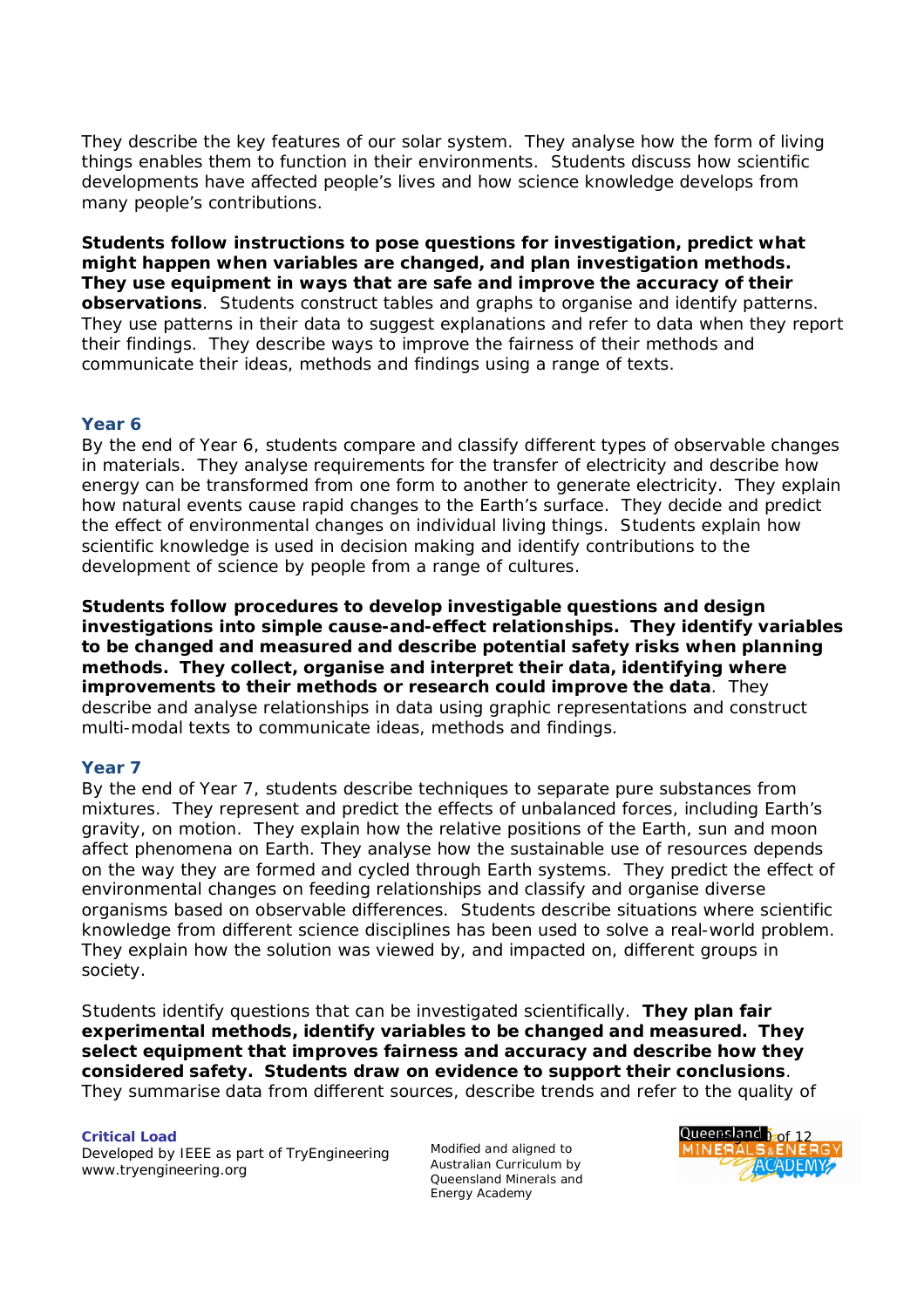their data when suggesting improvements to their methods. They communicate their ideas, methods and findings using scientific language and appropriate representations.

# **Year 8**

By the end of Year 8, students compare physical and chemical changes and use the particle model to explain and predict the properties and behaviours of substances. They identify different forms of energy and describe how energy transfers and transformations cause change in simple systems. They compare processes of rock formation, including the time scales involved. They analyse the relationship between structure and function at cell, organ and body system levels. Students examine the different science knowledge used in occupations. They explain how evidence has led to an improved understanding of a scientific idea and describe situations in which scientists collaborate to generate solutions to contemporary problems.

Students identify and construct questions and problems that they can investigate scientifically. *They consider safety and ethics when planning investigations, including designing field or experimental methods. They identify variables to be changed, measured and controlled*. Students construct representations of their data to reveal and analyse patterns and trends, and use these when justifying their conclusions. *They explain how modifications to methods could improve the quality of their data and apply their own scientific knowledge and investigation findings to evaluate claims made by others*. They use appropriate language and representations to communicate science ideas, methods and findings in a range of texts types.

#### **Year 9**

By the end of Year 9, students explain chemical processes and natural radioactivity in terms of atoms and energy transfers and describe examples of important chemical reactions. They describe models of energy transfer and apply these to explain phenomena. They explain global features and events in terms of geological processes and timescales. They analyse how biological systems function and respond to external changes with reference to interdependencies, energy transfers and flows of matter. They describe social and technological factors that have influenced scientific developments and predict how future applications of science and technology may affect people's lives.

Students design questions that can be investigated using a range of inquiry skills. *They design methods that include the control and accurate measurement of variables and systematic collection of data and describe how they considered ethics and safety. They analyse trend in data, identify relationships between variables and reveal inconsistencies in results. They analyse their methods and the quality of their data, and explain specific actions to improve the quality of their evidence*. They evaluate others 'methods and explanations from a scientific perspective and use appropriate language and representations when communicating their findings and ideas to specific audiences.

Developed by IEEE as part of TryEngineering [www.tryengineering.org](http://www.tryengineering.org)